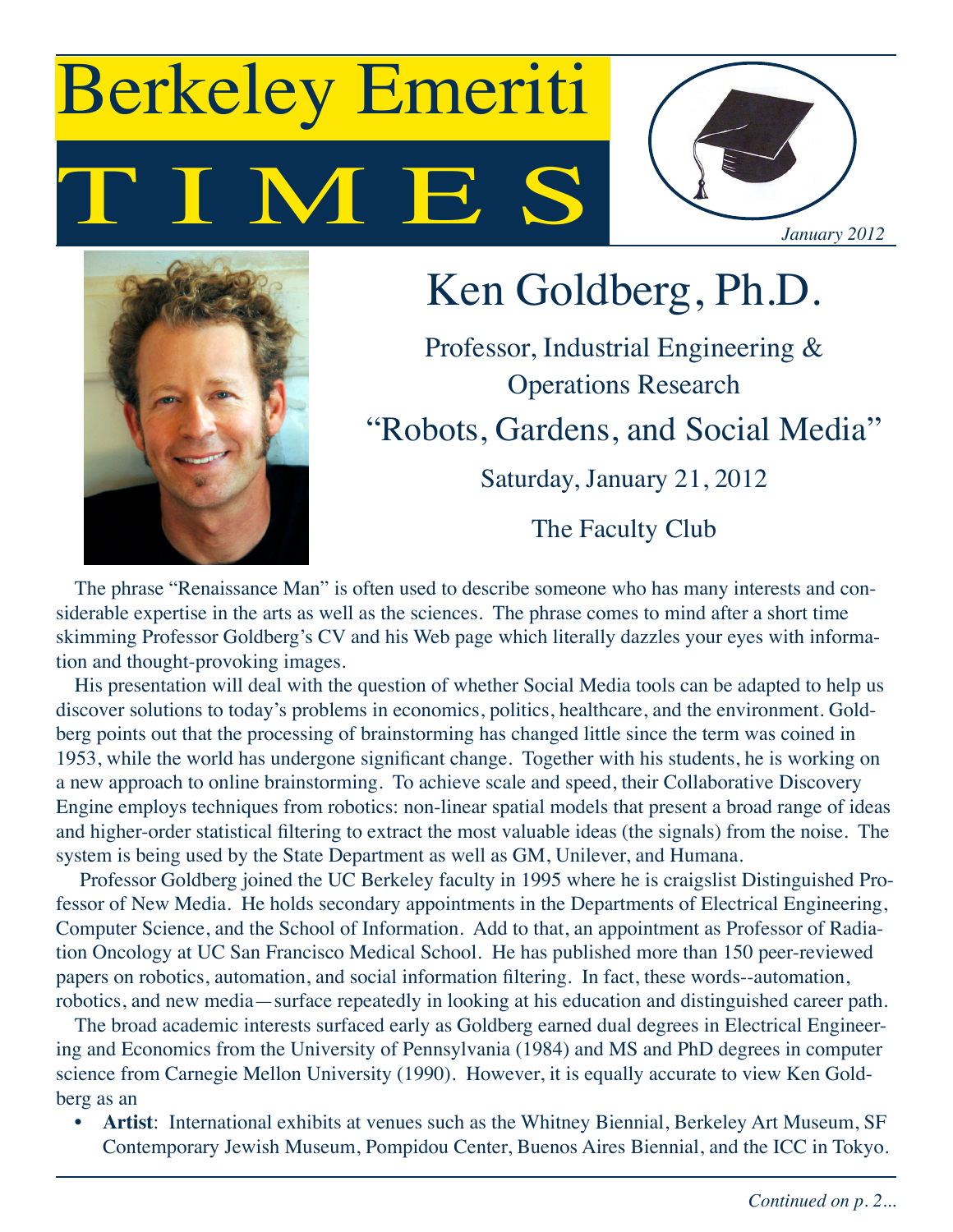#### UCB EMERITI ASSOCIATION EXECUTIVE COMMITTEE 2011-2012

#### **President** Edwin M. Epstein eepstein@berkeley.edu

First Vice President Caroline Kane kanecm@berkeley.edu

Second Vice President Patricia Cross patcross@berkeley.edu

**Treasurer** George Goldman goldman@are.berkeley.edu

> **Secretary** Barbara Davis bgd@berkeley.edu

Berkeley Emeriti Times Editor Joan Trezek joan@trezekpublicrelations.com

> Members at Large Richard Herr Jack Kirsch Calvin Moore Karl Pister

CUCEA Representative Edwin M. Epstein

Past UCBEA Presidents Roger Glassey Dick Malkin Louise Taylor Larry Waldron

> **Stewards** Sue Cork Joan Glassey Mary Mortimer

Mailing Address UC Berkeley Emeriti Association 1925 Walnut Street # 1550 Berkeley, CA 94720-1550

> UCB Retirement Center Patrick Cullinane, Director

Office UCB Retirement Center Phone 510/642-5461 Fax 510/643-1460 Web thecenter.berkeley.edu Email emeriti@berkeley.edu



#### Volume 21, Number 3

Published before each meeting of the UC Berkeley Emeriti Association: To provide closer networking for members with: meeting announcements, meeting reviews, executive committee actions, pertinent campus news, and to reach out to members who cannot attend the meetings. Editor: Joan Trezek Phone: 925/286-5745

#### **Robots, Gardens, and Social Media, Continued...**

He has co-written three award-winning films - one entitled *The Tribe*, was written with his wife, Tiffany Shlain (who also directed and produced the film). It was selected for two Film Festivals in 2006: Sundance and Tribeca. The Ballet Mori project, performed by the San Francisco Ballet, won an Isadora Duncan Award in 2006.

- **Writer:** author of five books on robots and motional planning in medicine
- **Inventor**: eight U.S. patents awarded

As Director of UC Berkeley's Automation Science Lab, Goldberg is involved in research related to Medical Robotics, Algorithmic Automation, Geometric Algorithms, and Internet Applications and Collaborative Filtering. He serves as Editor-in-Chief of the IEEE Transactions on Automation Science and Engineering (T-ASE), Co-Founded the Berkeley Center for New Media, and served as Director from 2007-2010. He was elected IEEE Fellow in 2005.

Ken Goldberg lives in Mill Valley with his daughters and wife, filmmaker and Webby Awards founder Tiffany Shlain.

#### **President's Message**

#### MAKING UCBEA MEANINGFUL FOR YOU!

This academic year, UCBEA has initiated several programs, which hopefully, will encourage you to participate more fully in the Association's activities and thereby enhance the value of your membership.

#### **Emeriti Mentorship Program**

Beginning Spring Semester, we are undertaking our mentorship program, which will pair emeriti faculty with students enrolled in the SAGE Scholars Program. The SAGE program prepares first generation, low-income undergraduates of all majors for the professional world. Students are admitted to the program based upon their academic performance and demonstrated strong work ethic. Faculty and students will be matched based on mutual interests. We intend to initiate, by mid-semester, the second component of our mentorship program intended for junior faculty and colleagues newly arrived at Berkeley desiring advice regarding their teaching and research activities and adjustment to the Campus and community.

While each mentorship experience is unique, the article on p.3 outlines basic expectations of mentors. Mentoring provides a wonderful opportunity for emeriti to share their wisdom and experi-

*Continued on p. 3...*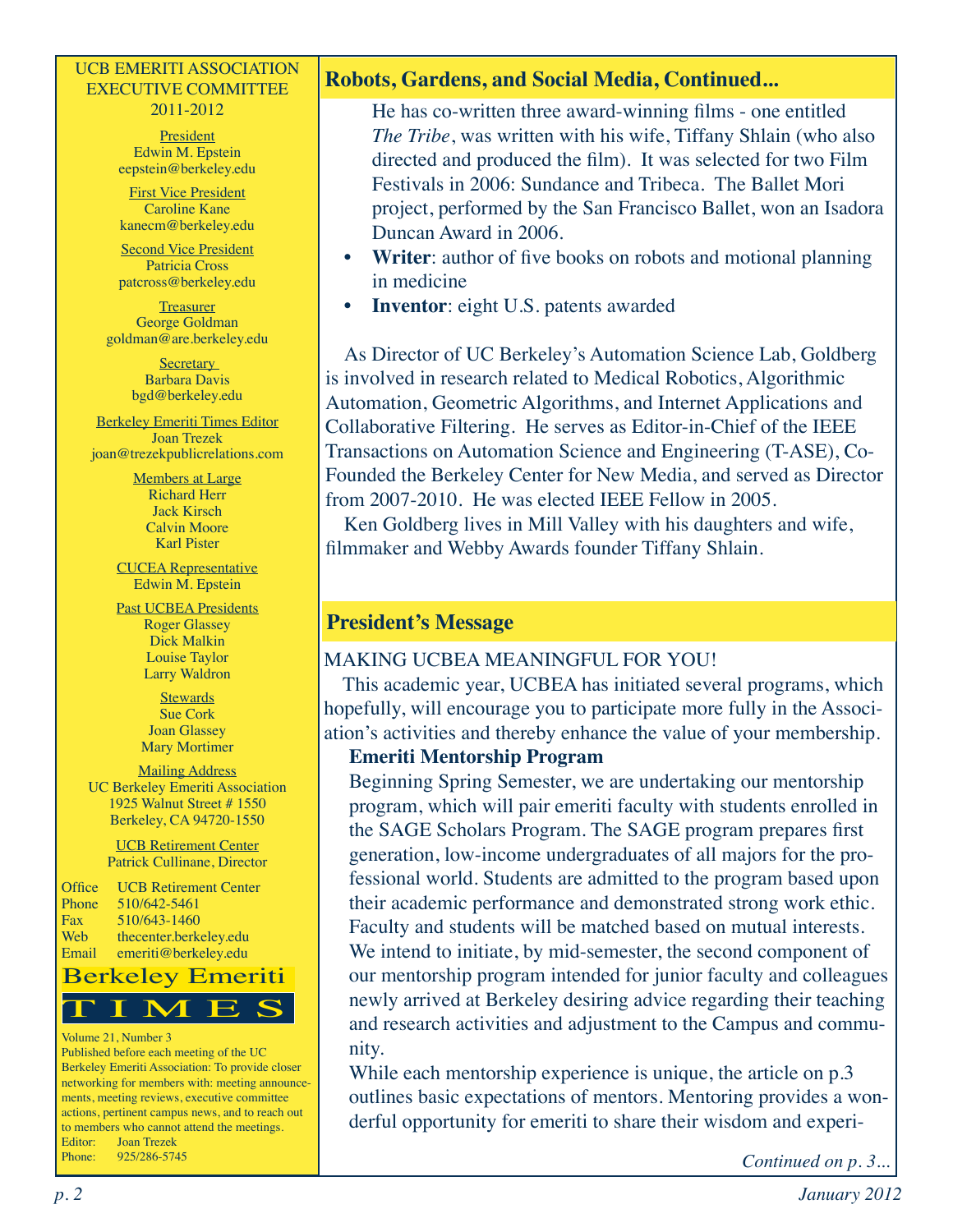#### **President's Message, Continued...**

ence with younger members of the Berkeley community and by so doing derive the satisfaction that comes from assisting others.

### **Emeriti Luncheon Table**

Enjoy the company of your emeriti colleagues at the Emeriti Luncheon Table in the Great Hall of the Faculty Club the second and fourth Thursdays of the month. Gather with longtime friends and meet emeriti faculty members from across the campus who you had not met previously. There is no agenda; expect enjoying stimulating conversations and good food. Try it; you will love it! Upcoming dates are January 12th and 26th and February 9th and 23rd;

### **Write for the Emeriti Times**

Do you have insights or questions that are relevant to your emeriti colleagues? Publish them in forthcoming issues of the Emeriti Times. Your contributions can help make the ET a forum for thoughtful exchange about subjects of interest to our colleagues.

### **Attend Emeriti Luncheons**

We at Berkeley are fortunate to share the campus with so many talented colleagues engaged in important scholarships and teaching. There is much we can learn from them. Our remaining luncheon speakers for the academic year are:

- January 21, 2012: Professor Kenneth Goldberg, Industrial Engineering and Operations Research, and Center for New Media
- March 17, 2012: The Honorable Goodwin Liu, California Supreme Court and Professor of Law, UC Berkeley
- May 5th, 2012: Professor Paula Fass, Department of History

In addition to a stimulating group of speakers drawn from diverse intellectual backgrounds, the Saturday luncheons offer a wider array of food choices than in the past together with improved service thanks to the cooperation of the Faculty Club.

**Suggest and Help Create New Programs** Do you have ideas about initiatives the Emeriti Association should undertake to better serve the needs and desires of our members? My Executive Committee colleagues and I encourage your suggestions and participation in innovating new endeavors and improving upon what we already do. Contact any member of the Executive Committee or the Retirement Center with your suggestions.

I wish all of you and yours a joyous holiday season and a healthy and peaceful New Year.

> *Ed Epstein President, UCBEA*

## **Jumpstarting the Mentoring Project**

The first meeting of the 15+ volunteer mentors for the Mentoring Project will take place on January 17; the objective is to help new students AND new faculty. The project will start in earnest in early Spring with the SAGE Scholars Program and its students. Enlisting new Assistant Professors and facilitating their emeriti faculty is expected to occur by early March.

What is expected of those participating? The answer may allow more to feel comfortable volunteering. This effort is envisioned to be mutually enriching to mentor and mentee in addition to being fun and useful to mentees. Those of us helping mentees to navigate the unwritten rules of the campus will meet with them at least monthly and communicate with them more often by whatever means is most suitable for the two parties.

Mentors/mentees will be matched by UCBEA members Caroline Kane and Ed Epstein after volunteers and potential mentees complete an information form. A workshop to inform mentors and mentees about possible issues that might surface will be held prior to the first mentor/mentee meetings. Then, a reception ice breaker will be scheduled to facilitate introductions. Mentors will introduce mentees to campus leaders as well

*Continued on p. 4...*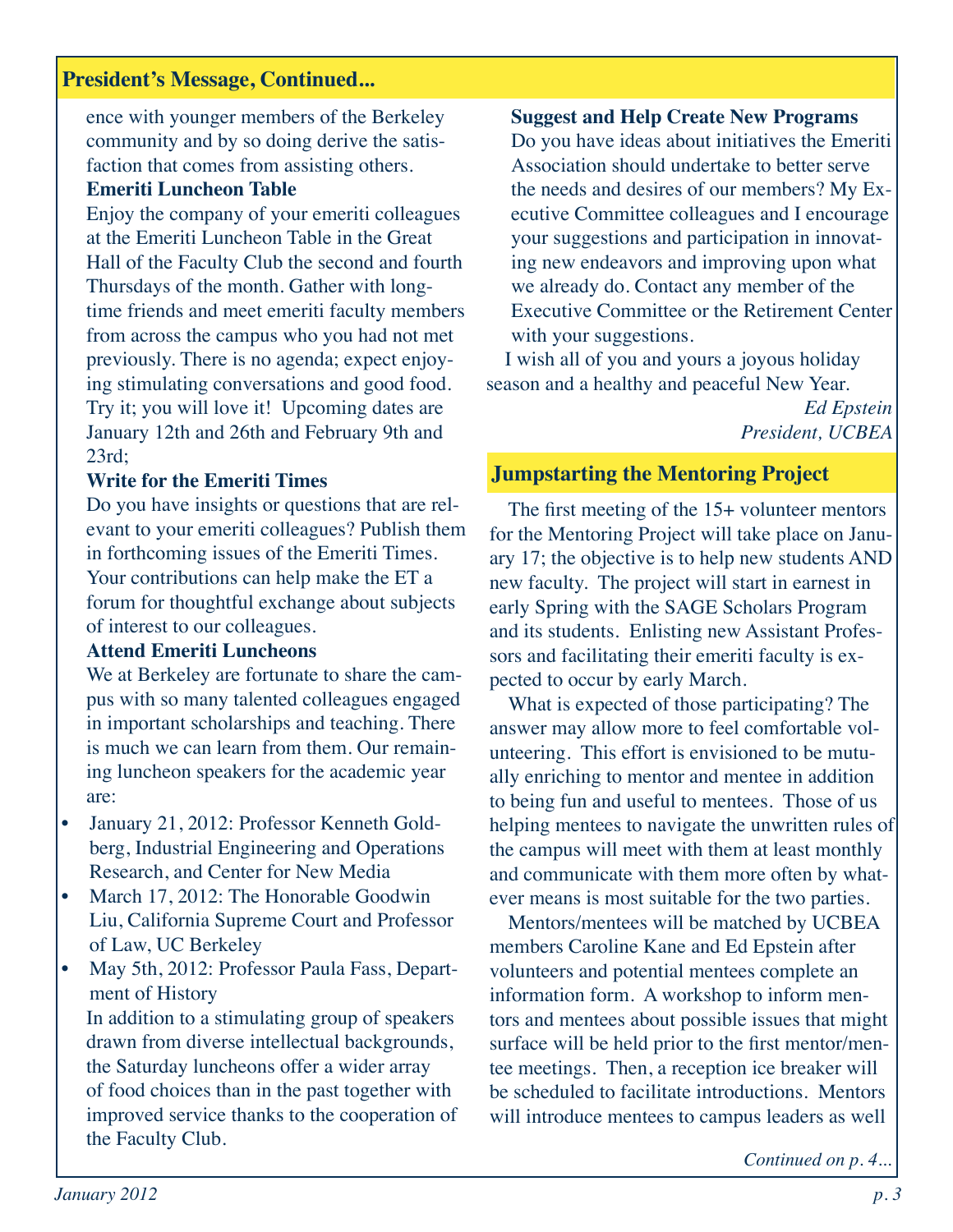#### **Mentoring Program, Continued... Hard Times, Continued...**

as leaders in their disciplines and also facilitate networking. At the introductory meeting, it is hoped that both parties will articulate expectations and mentees' concerns might be explored.

The mentor is a coach, a sounding board, an experienced veteran of academic culture. Both students and new professors are entering an environment with multiple expectations so embedded in the community that they are often not explicitly articulated. UCBEA's goal is for students and new professors to be wildly successful in their careers. For those who have already made the commitment to participate and to those still "pondering," mark your calendar for late afternoon January 17.

> *Caroline Kane First Vice President*

#### **The University in Hard Times**

*The University in Hard Times: Radical Changes or Stay the Course* was the subject of two Learning in Retirement lectures presented by a very knowledgeable group of speakers with a wide scope of experience in the University. Steven Weiner, former Dean, School of Education, former Executive Director, Western Assn. of Schools and Colleges was joined by Larry Hershman, former Vice President for Budget, University of California in the first lecture.

The second included Charles E. (Chuck) Young, former Chancellor, UCLA; Judson King, Director, Center for Studies in Higher Education, former Dean College of Chemistry, former Provost for Professional Schools and Colleges UCB, former Vice President for Academic Affairs, University of California and Henry Brady, Dean, Goldman School of Public Policy and Professor Dept. Political Science. Not surprisingly, there was a wide range of opinion expressed about the University and its future.

In the category of "stay the course" the point was made that significant state budget cycles have been experienced before, starting with the Great

Depression years of the 30's. The University has always survived these crises. Since public opinion is still strongly supportive of public higher education, it is only a matter of time to restore the University's budget to a reasonable level. In the area of "radical change" two major points were made. First, that California has a disproportionate number of public research universities compared to other states. The University should consider making some of its campuses more in the fashion of comprehensive institutions with emphasis on undergraduate teaching. Second, the role of the Board of Regents should be re-framed, permitting the establishment of *separate* boards for each campus, in line with private institutions whose boards are more directly connected to development of resources.

An additional point made in a letter to the President from the attendees at a former Chancellors meeting held in June proposed that the University be given more freedom from state budgeting control by directing all state resources to financial aid for students.

Despite different views of the University's future, there was no disagreement over the expectation that increased funding from the state in the near term is highly unlikely. The University will have to rely on increased student fees, additional belt-tightening and its own fund-raising efforts.

Finally, as a participant in the Chancellor's meeting cited, I would like to point out that in the letter noted, it was urged that efforts be made to engage the alumni of the University to address three policy areas that have a significant bearing on the resource base for the University: the dysfunctional prison system, the initiative and referendum process, and term limits for elected officials.

#### *Karl S. Pister*

In reminiscence my experiences do not fade, they grow more vivid.

*-- Marcel Proust*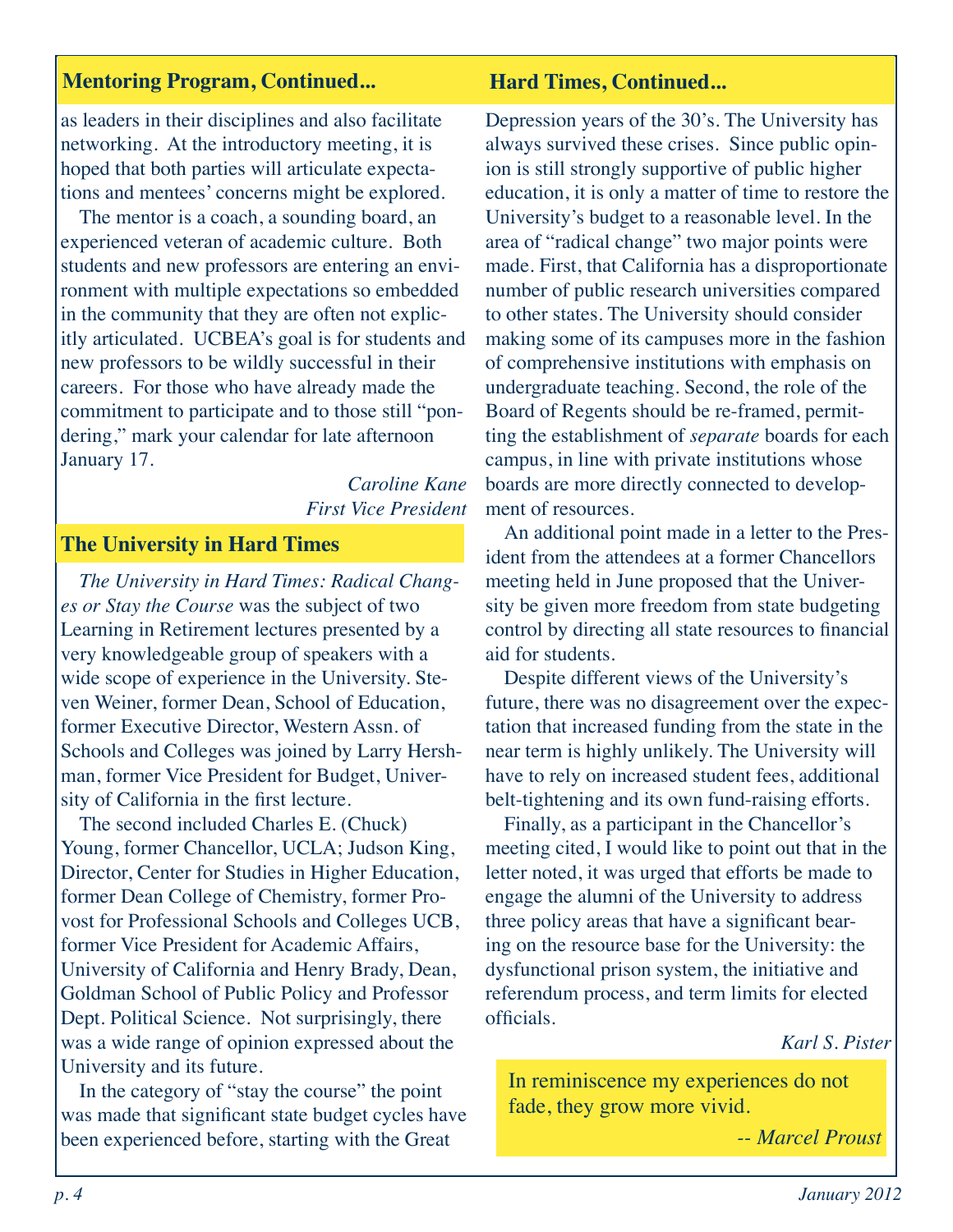#### **Professor Henry's Observations**

#### **Retirement Center Briefs**

In his December presentation to the Emeriti Association, Professor Charles Henry, Department of African American Studies, made some observations about the upcoming primary season, identifying three phenomena that he believes will play a roll in the eventual outcome of the 2012 election.

First, he said that the 2008 campaign featured a number of counter-intuitive factors assisting in Obama's election which might help us spot such factors in the upcoming campaign. Next he identified race as the elephant in the room and Obama's attempt to avoid discussions of race. Professor Henry observed with interest the difference between how President Obama dealt with race and how JFK dealt with religion in 1960. In Henry's view if Romney is the Republican nominee, religion will once again be a factor in the general election. Finally, he called the Tea Party and the Occupy Wall Street movements "wild cards" in this election cycle. "We can speculate- but only speculate—on their impact," concluded Henry.

#### **A Little Humor...**

Two of the greatest qualities in life:



1) Patience 2) Wisdom

#### **Welcome to 2012!**

We hope you enjoyed the holidays and have officially "kicked off" the New Year with gusto! 2011 was a busy year, but 2012 promises to be

even busier. Our excitement is increasing as we consider the Center's 15th Anniversary celebratory events. Led by Center Policy Board Chair Richard Sextro and Director Patrick Cullinane, the advisory committee is contemplating activities and venues for properly recognizing this milestone.

We continue our dedication to the retiree community by maintaining the quality programs you are accustomed to enjoying. This semester's programming provides opportunities to anticipate this year's Presidential election, learn about the new Bay Bridge, and perhaps, venture into the volunteer arena. Look for the next issue of *the CenterPiece*, due to your inbox or mail box soon. We look forward to your participation in our many programs.

May 2012 be a good year for you and yours!

#### **Selected Upcoming Center Programs**

*Advance registration required. See thecenter.berkeley.edu for details*

Learning in Retirement/Faculty Club Present Previewing the 2012 Presidential Race Organized by Gerald Lubenow Friday, January 27, 2012

Learning in Retirement Presents The Bay Bridge Project Organized by Marilyn Nasatir March, 8, 15, 21, 22, 2012

Quarterly Market Update Wednesday, February 8 This Fidelity class is designed to help you stay informed about the factors affecting recent market performance.

Berkeley Art Museum Tour & Tea Thursday, April 19 Join us for a free, docent-led tour of *State of Mind: New California Art circa 1970*.